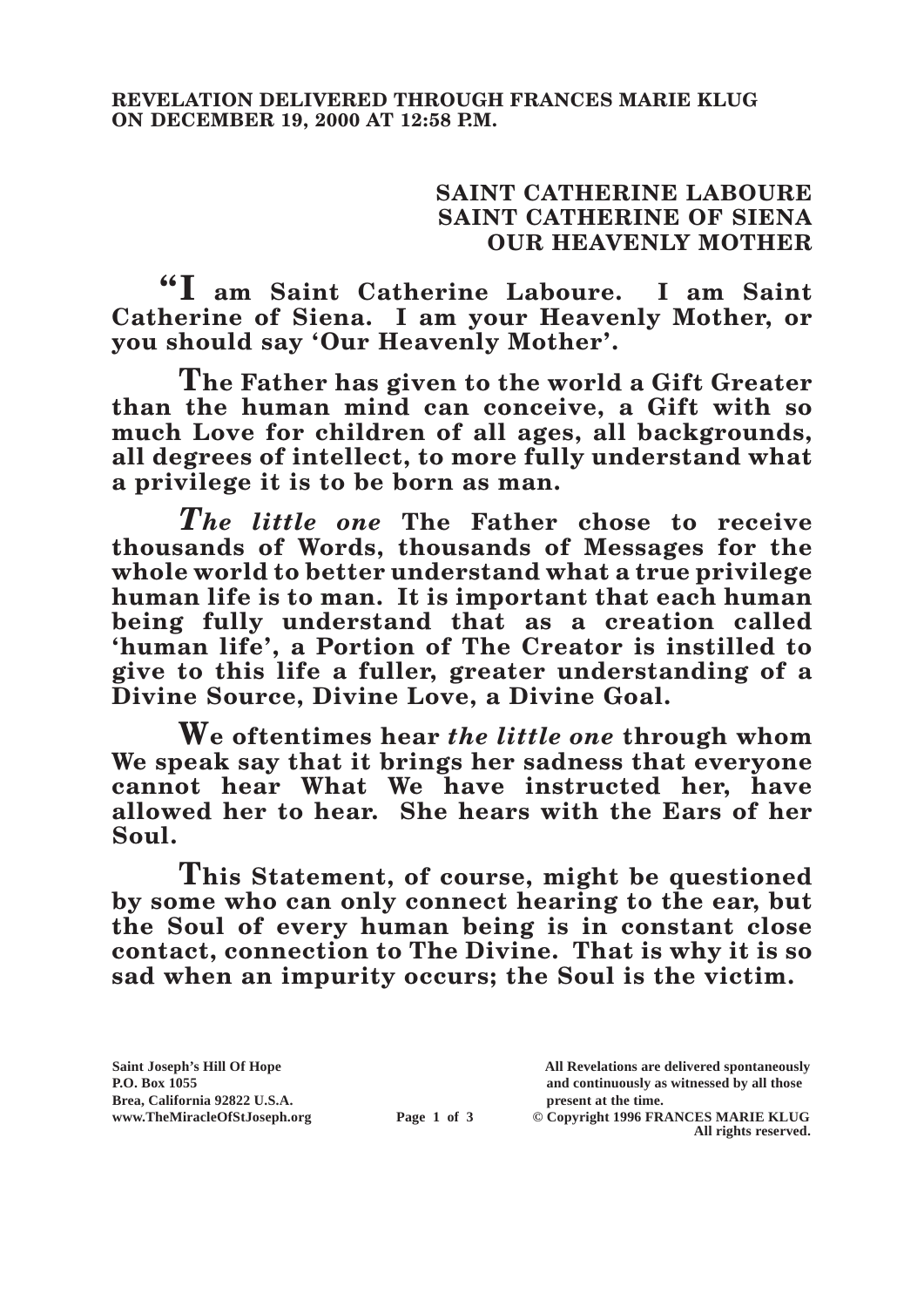**Though this Statement may be difficult to understand in the human form, way, understanding It is not truly necessary, because all that a human being has, has been gifted with, openly says there is a Higher Being in Existence, and of course, in control of All there is.**

**The world has been Blessed so many times, and This Gift that bears the Name of The Beloved Holy Spirit, called 'Saint Joseph' by man, is a Gift beyond what human nature can perceive in Its Greatness, Its Purity, Its Divine Love.**

**It is important that All that has been delivered be spread to all the lands throughout the world. It would be sad for some human beings not to be able to know about This Gift of Divine Love, or be able to read What has been spoken so lovingly, so caring, so direct.**

*The little one* **was chosen at birth. It is important that through The Father's Love for human life, He chose** *one* **who walks the human path to speak His Words, so others would understand what a privilege it is to be a human being.**

**The Soul in each human being is the Connecting Link between human life and The Creator of human life. Each human being has a Portion of The Creator, and there is much to be taught on this at a later time, but those who put These Words into script, and those who will read Them, it is important that you try to understand that human life is an Important Part of Divine Plan, so Important because it has a Portion** 

Brea, California 92822 U.S.A.<br>
www.TheMiracleOfStJoseph.org<br> **Page 2 of 3** © Copyright 1996 FR.

**Saint Joseph's Hill Of Hope All Revelations are delivered spontaneously P.O. Box 1055 and continuously as witnessed by all those** 

**Page 2 of 3** © Copyright 1996 FRANCES MARIE KLUG **All rights reserved.**